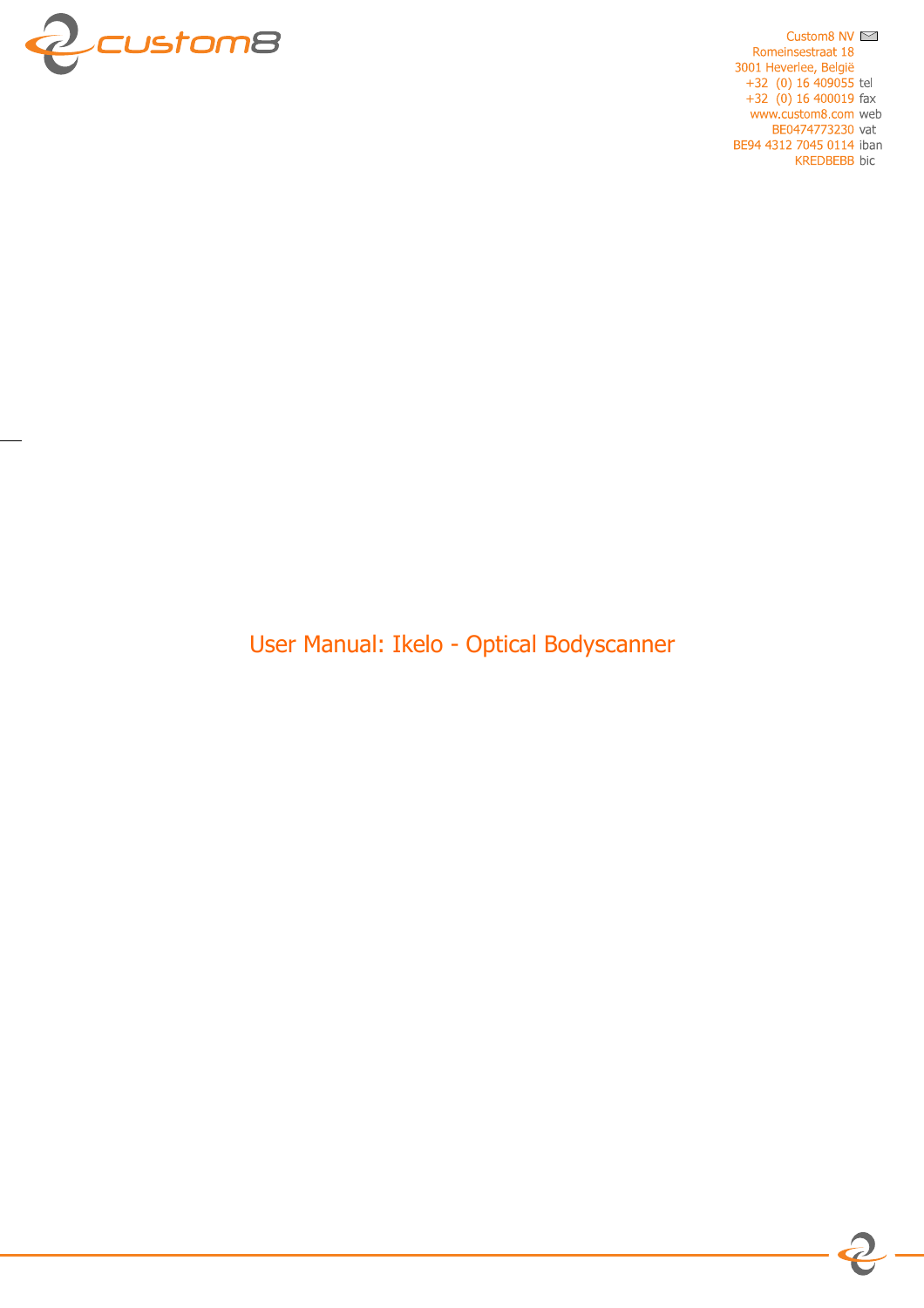## **COPYRIGHT**

#### © Copyright Custom8 nv

No part of this publication may be reproduced, stored in a retrieval system, or transmitted in any form or by any means, electronic, mechanical, photocopying, recording, or otherwise, without the prior written permission of Custom8 NV. No patent liability is assumed with respect to the use of the information contained herein. Neither is any liability assumed for damages resulting from the use of the information contained herein.

#### **Feedback**

Requests for information or usage of these –or parts of these- instructions can be addressed to:

Custom8 NV Romeinsestraat 18 B-3001 Heverlee info@custom8.com

Date of publication Oct 30, 2019

Version info V 2.0.x

> Corrections / suggestions may always be addressed to : info@custom8.com

> > Your help is greatly appreciated.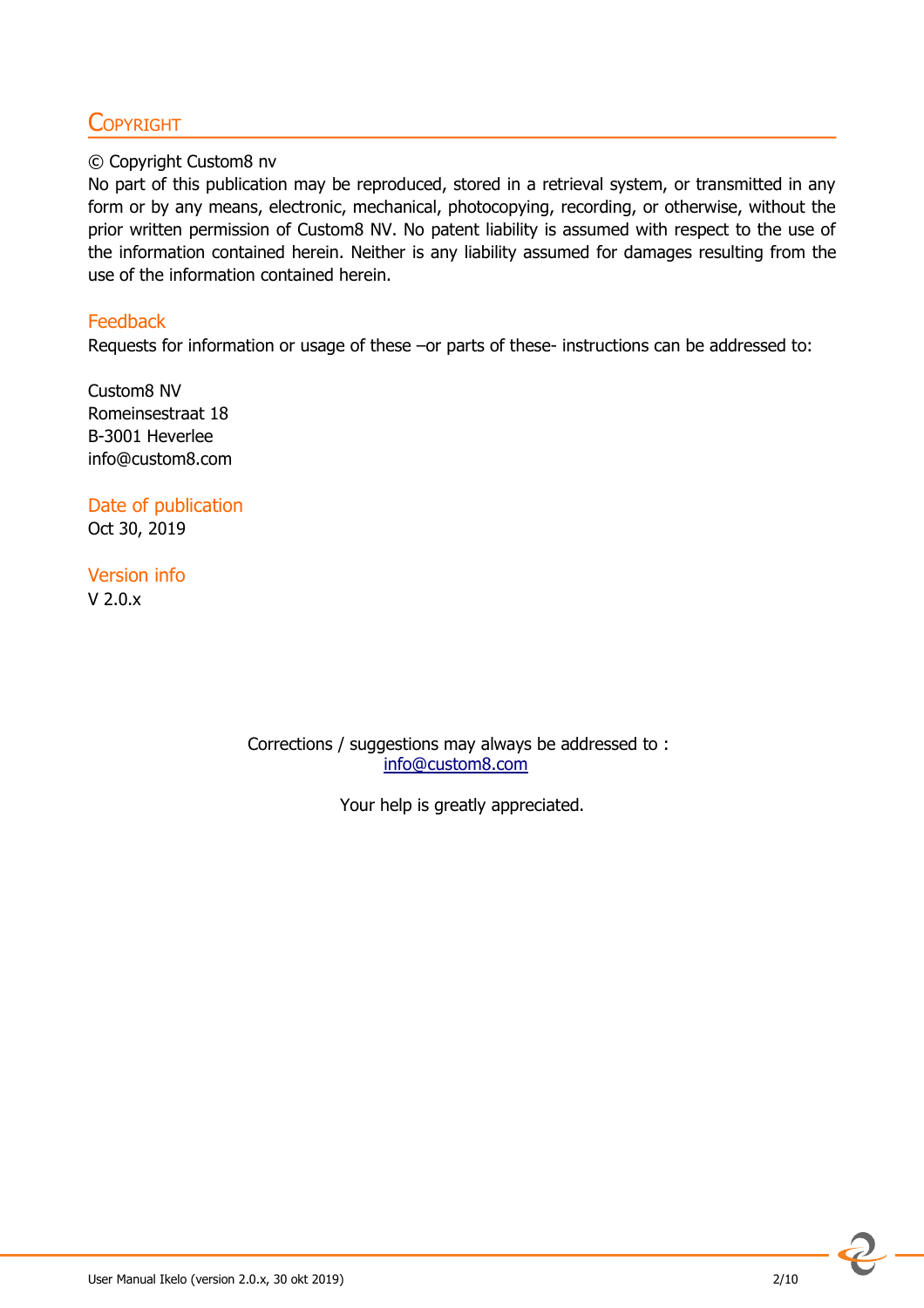# **Table of Contents**

 $\overline{2}$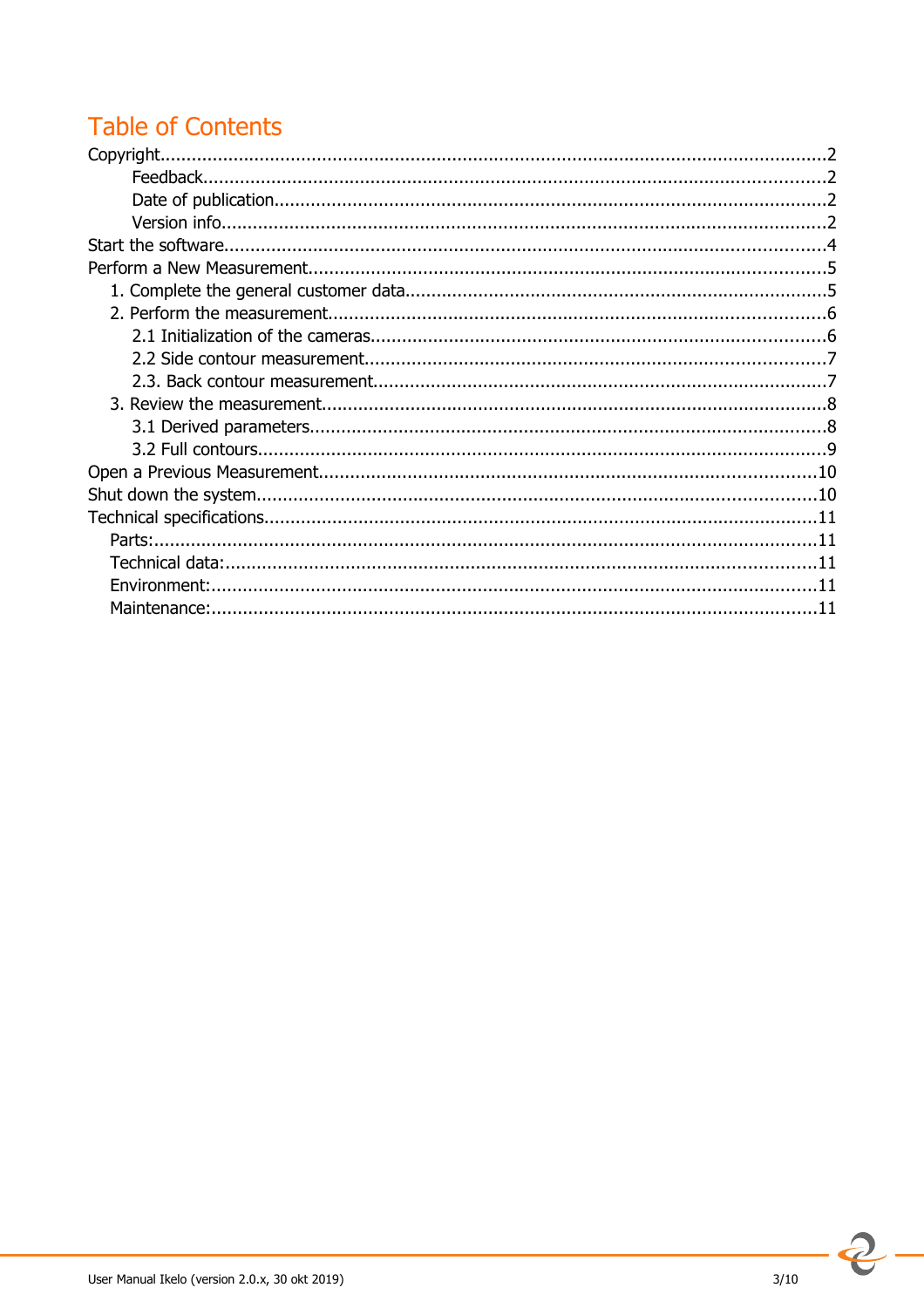# START THE SOFTWARE

Double-Click the software icon on the desktop and wait until the software starts up:



In the top left corner, the user can choose between performing a measurement on a new client, or opening a previous measurement.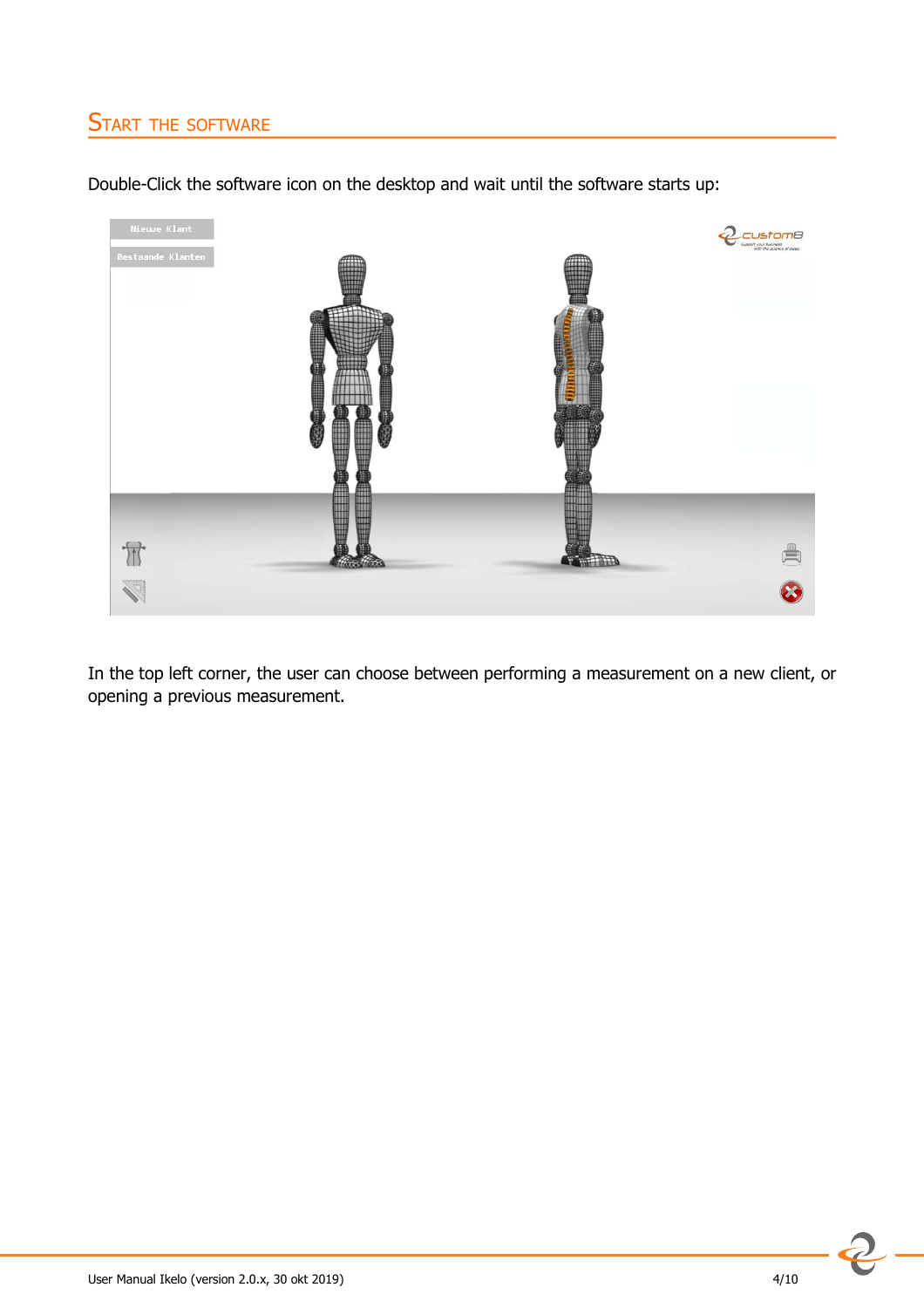# PERFORM A NEW MEASUREMENT



#### 1. Complete the general customer data

Fill in the customer name, the gender and the date of birth. There is also a memo field for additional information (optional):

| Nieuwe Klant      |                                                         | mВ<br>Support your business<br>with the science of sleep |
|-------------------|---------------------------------------------------------|----------------------------------------------------------|
| Bestaande Klanten | Nieuwe Klant                                            |                                                          |
|                   | Voornaam: Danny<br>Naam: Paspop<br>Geslacht: $M$ $\vee$ |                                                          |
|                   |                                                         |                                                          |
|                   |                                                         |                                                          |
|                   |                                                         |                                                          |
|                   |                                                         |                                                          |
|                   | Memo:<br>Annuleer<br>OK                                 | 目                                                        |
|                   |                                                         |                                                          |

When ready, press 'OK'.

An empty screen will show, with 2 active buttons:



Start a new measurement



Cancel the operation (go back to main screen)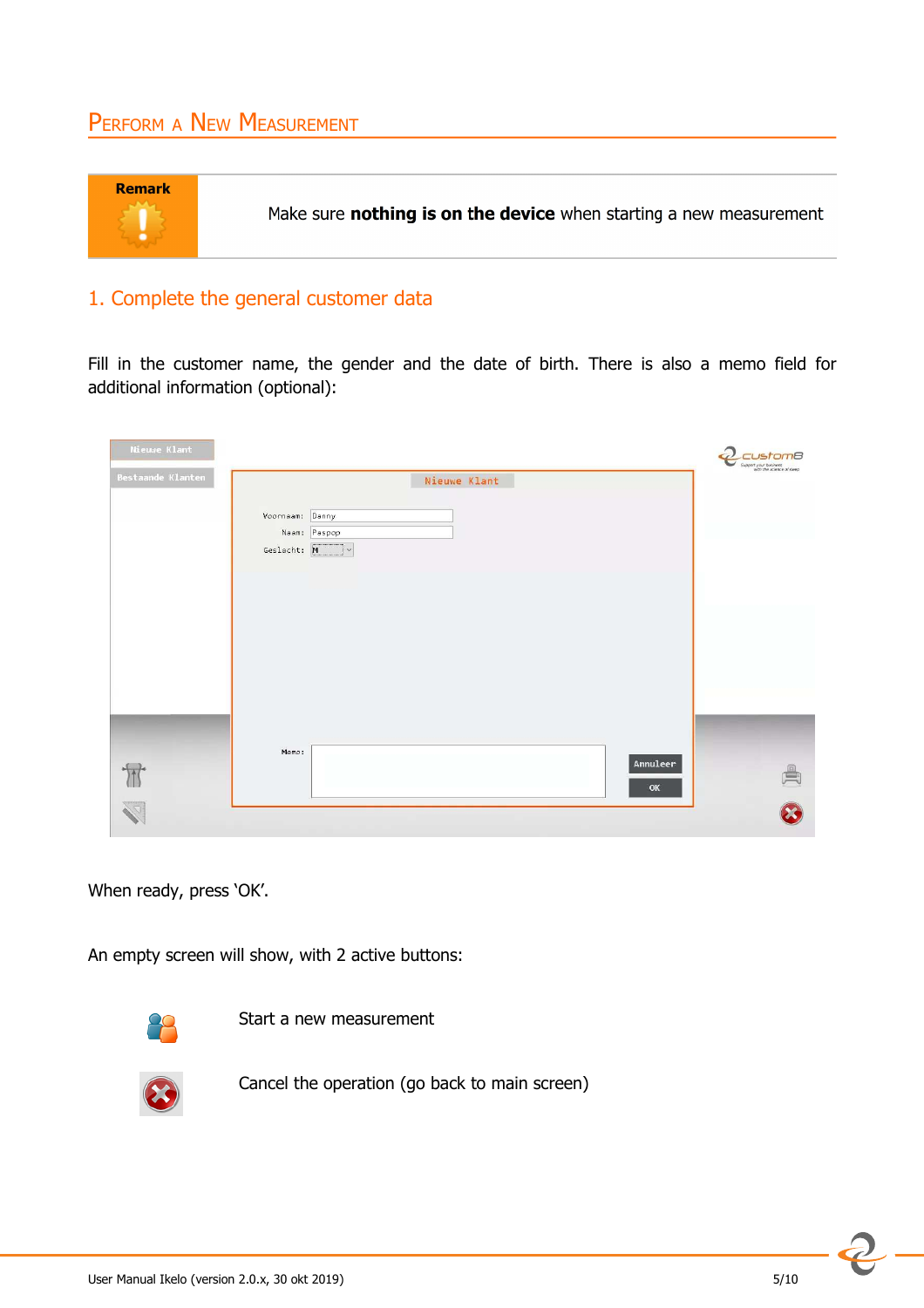### 2. Perform the measurement

The measurement involves 4 major steps:

- 1. Initialization of the cameras
- 2. Side contour measurement
- 3. Back contour measurement
- 4. Image analysis

#### 2.1 Initialization of the cameras

At this point, the customer can put on a **green measurement shirt** and take place on the weight scale, facing the back panel. The arms can be positioned in front of the body in a natural way.



Press 'OK' when ready…

#### 2.2 Side contour measurement

In a second step, the system will measure the side contours. The customer remains on the weight scale facing the back panel, but is requested to raise the arms, the upper and lower arms in an angle of 90°, elbows against each other (as close as possible).



Press 'OK' when ready…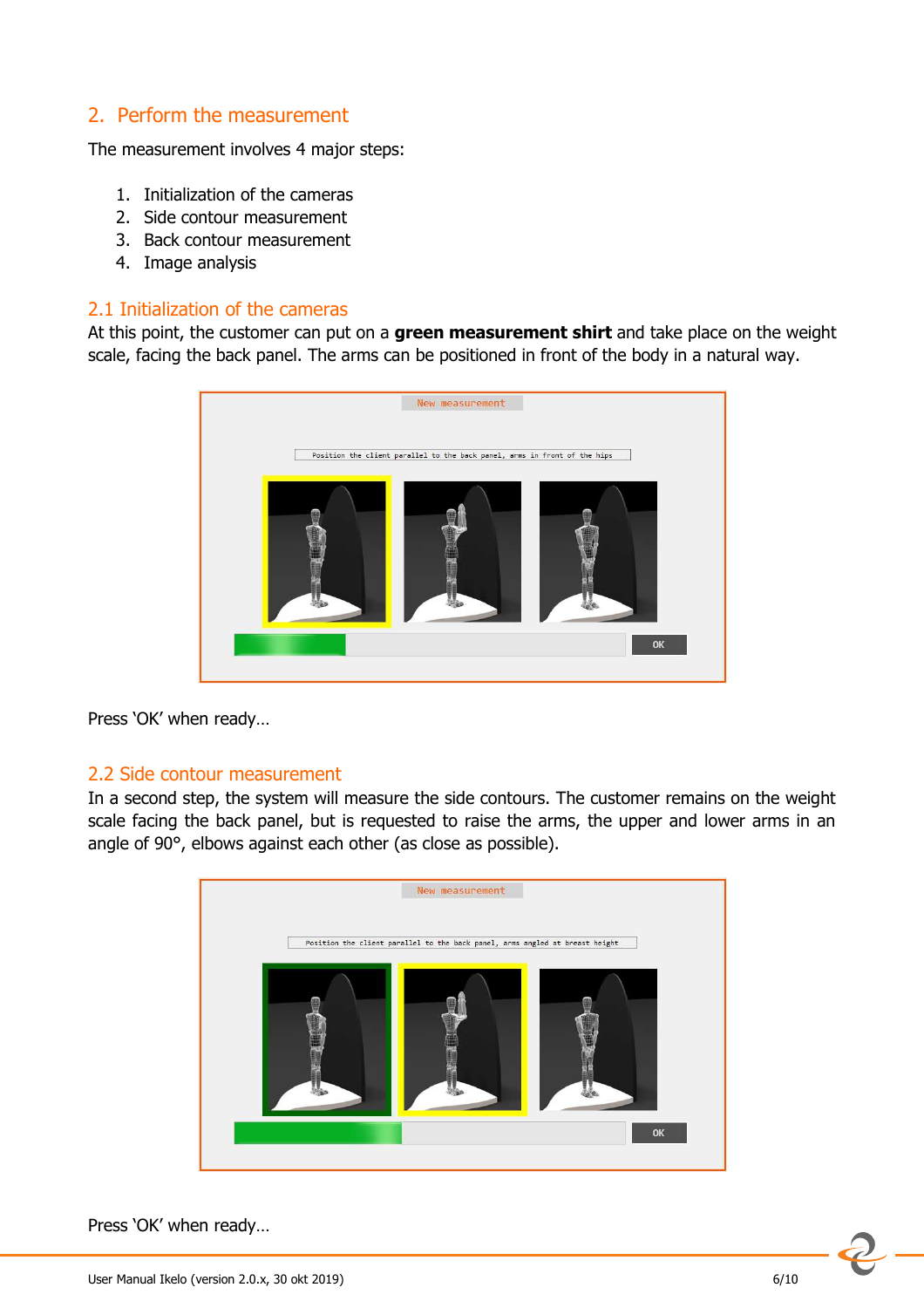#### 2.3. Back contour measurement

The customer should now turn himself/herself 90° (to the right, left shoulder towards the back panel). The arms can be positioned in front of the body in a natural way.



Press 'OK' when ready, and the system will go to the final step:



#### 3. Review the measurement

After the image analysis, the results are available as an overview of the derived parameters, or as the full contours of the body. The user can switch from one view to the other by clicking on the corresponding buttons:



Show the full contours



Show the derived parameters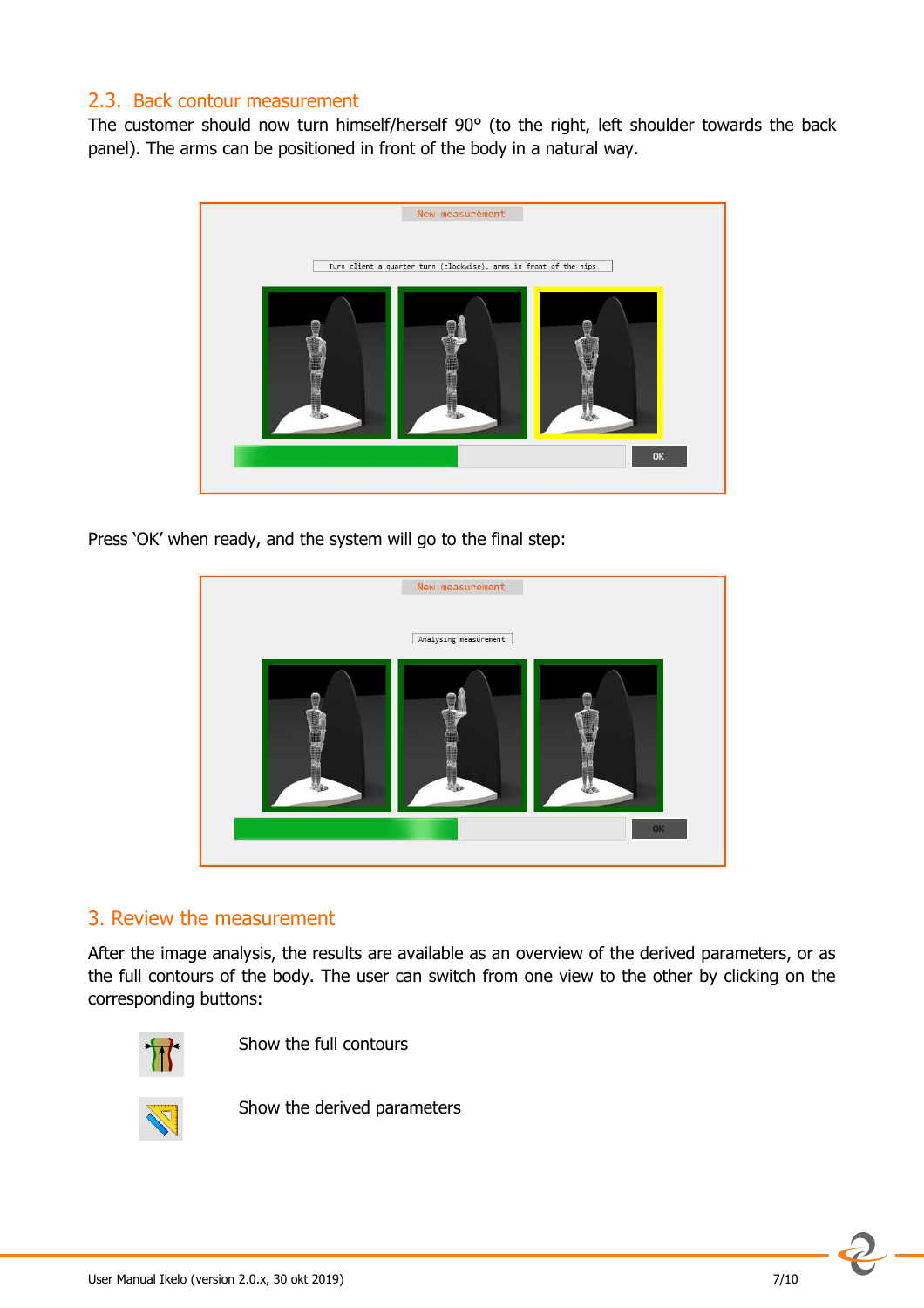#### 3.1 Derived parameters



The results show the shoulder, waist and hip widths. They are provided as widths with their corresponding height. On the right hand side the angles of kyphosis and lordoses are shown.

#### 3.2 Full contours



By moving the blue slider in the middle, the corresponding widths of the body in the frontal plane, and the depth with respect to the buttocks in the sagital plane can be obtained.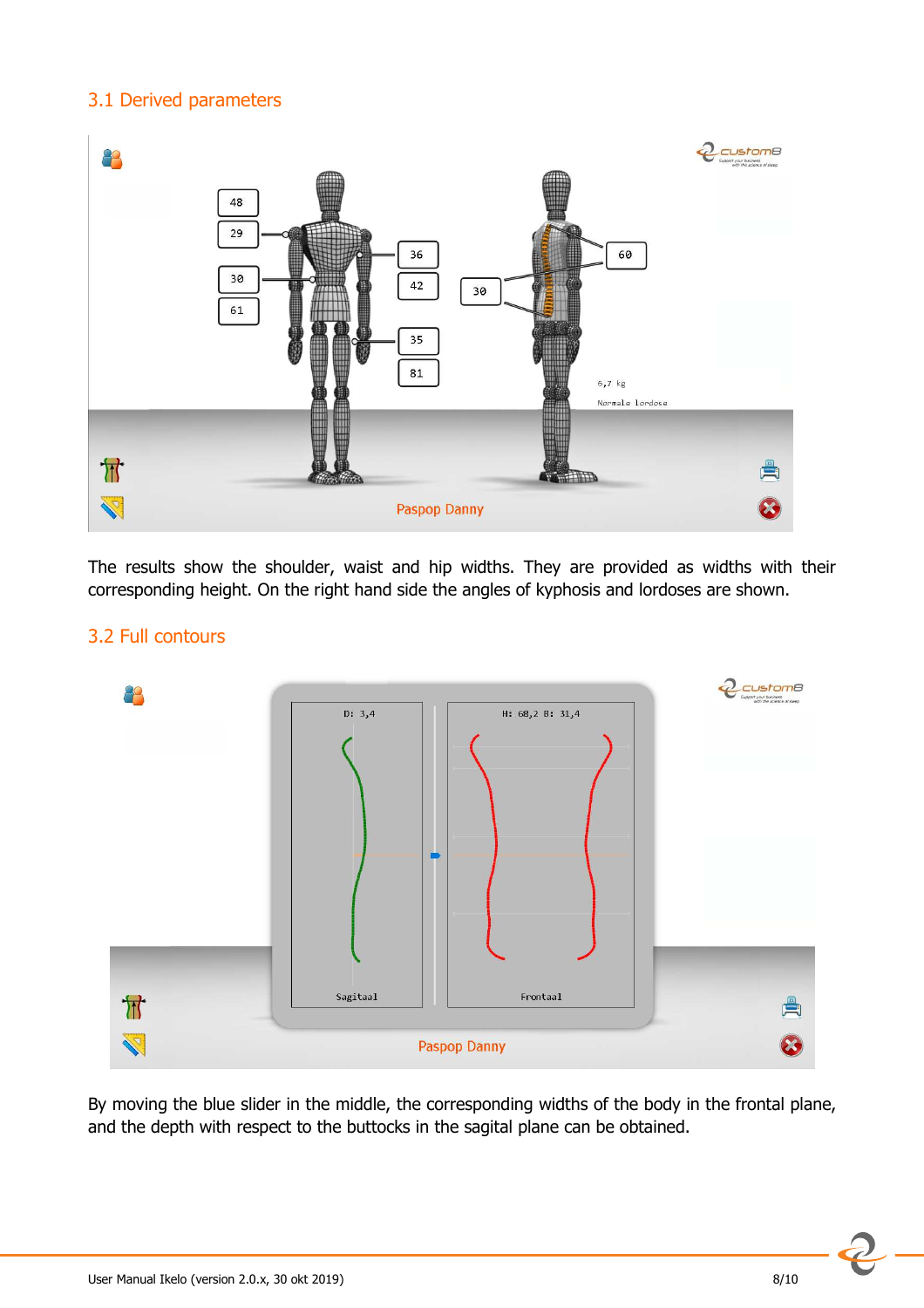# OPEN <sup>A</sup> PREVIOUS MEASUREMENT

All measurements are automatically saved in the following directory:

C:\Users\[your username]\Documents\custom8\Ikelo\Data

They can be opened within the software by clicking on corresponding button in the top left corner:

| Nieuwe Klant      |              |                                                                                                                 | <i>istom8</i><br>Support your business<br>with the science of sleep |
|-------------------|--------------|-----------------------------------------------------------------------------------------------------------------|---------------------------------------------------------------------|
| Bestaande Klanten |              |                                                                                                                 |                                                                     |
|                   |              | Bestaande Klant                                                                                                 |                                                                     |
|                   | Naam:        | $\text{M}: \boxed{\text{X}} \ \ \text{V}: \boxed{\text{X}}$<br>Meting: $12/12/08$ $\times$<br>$30/10/19$ $\vee$ |                                                                     |
|                   | Naam         | Meting                                                                                                          |                                                                     |
|                   | PASPOP DANNY | 30/10/2019 15:3                                                                                                 |                                                                     |
|                   |              |                                                                                                                 |                                                                     |
|                   |              |                                                                                                                 |                                                                     |
|                   |              |                                                                                                                 |                                                                     |
|                   |              |                                                                                                                 |                                                                     |
|                   |              |                                                                                                                 |                                                                     |
|                   |              |                                                                                                                 |                                                                     |
|                   | Verwijder    | Annuleer<br>OK                                                                                                  |                                                                     |
|                   |              |                                                                                                                 |                                                                     |
| $\mathbb{I}$      |              |                                                                                                                 |                                                                     |
|                   |              |                                                                                                                 |                                                                     |
|                   |              |                                                                                                                 |                                                                     |

The list of measurements can be filtered by providing useful information in the fields 'Naam', date of measurement ('Meting'), or choosing a specific gender:



Open a measurement by double clicking on the name, or by selecting and clicking on 'OK'.

#### SHUT DOWN THE SYSTEM

- 1. Close down the software
- 2. Close down the PC
- 3. Switch the ON/OFF switch of the measuring device to the "OFF" position.